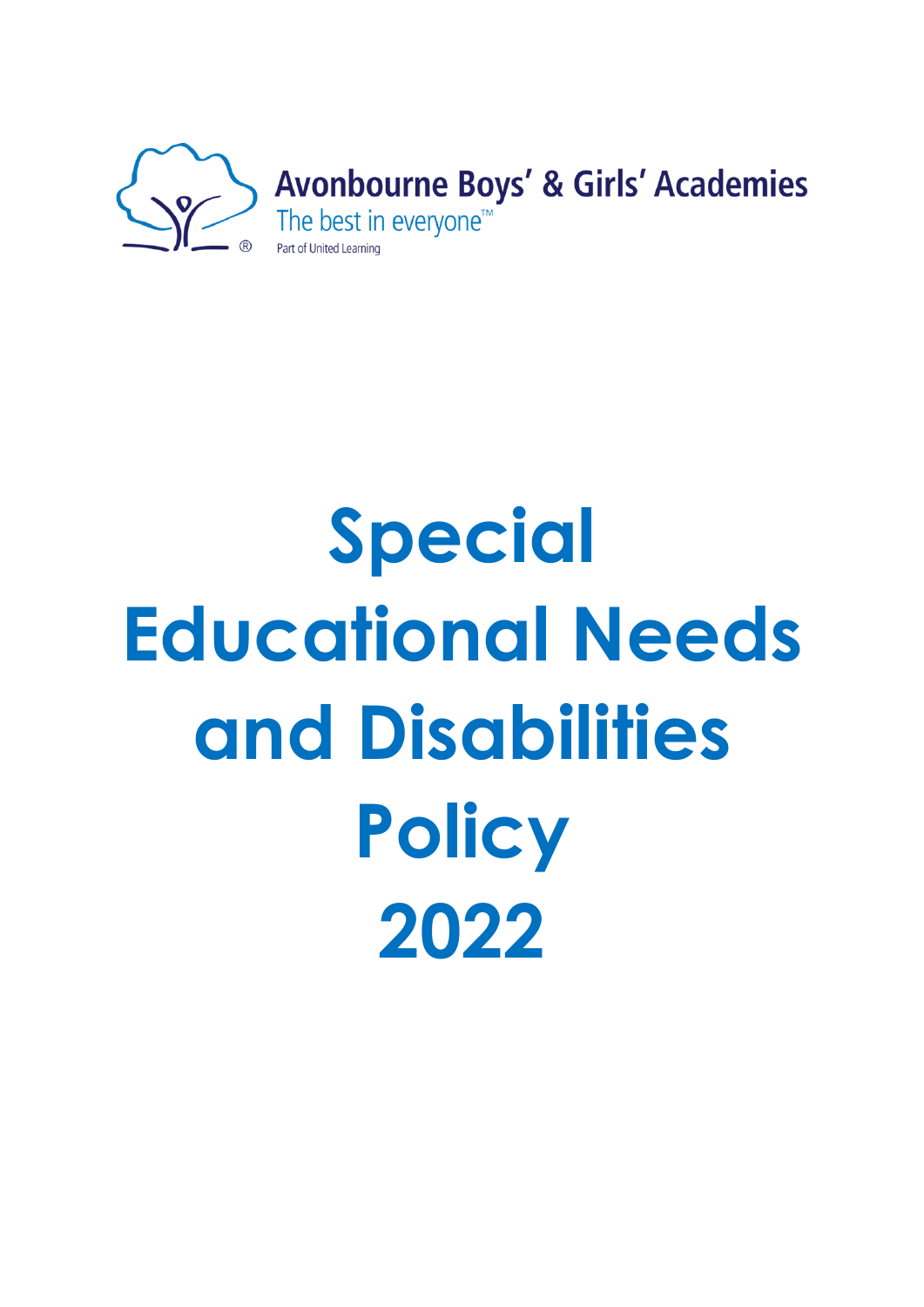| Context                                                                                             |
|-----------------------------------------------------------------------------------------------------|
| This policy has regard to:                                                                          |
| The SEND Code of Practice: 0-25 years - 2015                                                        |
| Part 3 of the Children and Families Act 2014 and associated regulations                             |
| Regional Director: Mr. Stuart Ingram                                                                |
| Head of School: Mrs. Michelle Dyer                                                                  |
| Governor with responsibility for SEND: Mr. Tom Kidman                                               |
| SENDCo: Mrs. Angelina Brittain                                                                      |
| SENDCo Qualifications: NASENCO (2014), IQ level 7 Organisation Postgraduate Award of Proficiency in |
| Assessment for Access Arrangements, SENDCo is a member of SLT.                                      |
| Contact details: 01202 398451 angelina.brittain@avonbourneacademy.org.uk                            |
| This policy will be reviewed annually                                                               |
| Agreed by Governing Body:TBC                                                                        |
| Policy date: January 2022                                                                           |
| Review date: January 2023                                                                           |

This policy is in line with our teaching and learning policy and equality of opportunity policy and aims to support inclusion for all of our pupils. The responsibility for the management of this policy falls to the Principal/Head of School, the day-to-day operation of the policy is the responsibility of the Special Educational Needs Co-ordinator (SENDCo). The Governing Body, the Principal/Head of School and the SENDCo will work closely to ensure that this policy is working effectively.

#### **Contents:-**

- **1. Rationale**
- **2. Aims and Objectives**
- **3. Identifying Special Educational Needs**
- 4. **The Graduated Approach to SEND**
- **5. SEND Provision**
- **6. Statutory Assessment of Needs (EHC)**
- **7. Monitoring and Evaluation of SEND**
- **8. Supporting Pupils and Families**
- **9. Children in Care**
- **10. Pupil Voice**
- **11. Partnership with External Agencies**
- **12. Roles and Responsibilities**
- **13. Funding**
- **14. Storing and Managing Information**
- **15. Complaints**
- **16. Admissions**
- **17. Transition Arrangements**
- **18. Access Arrangements**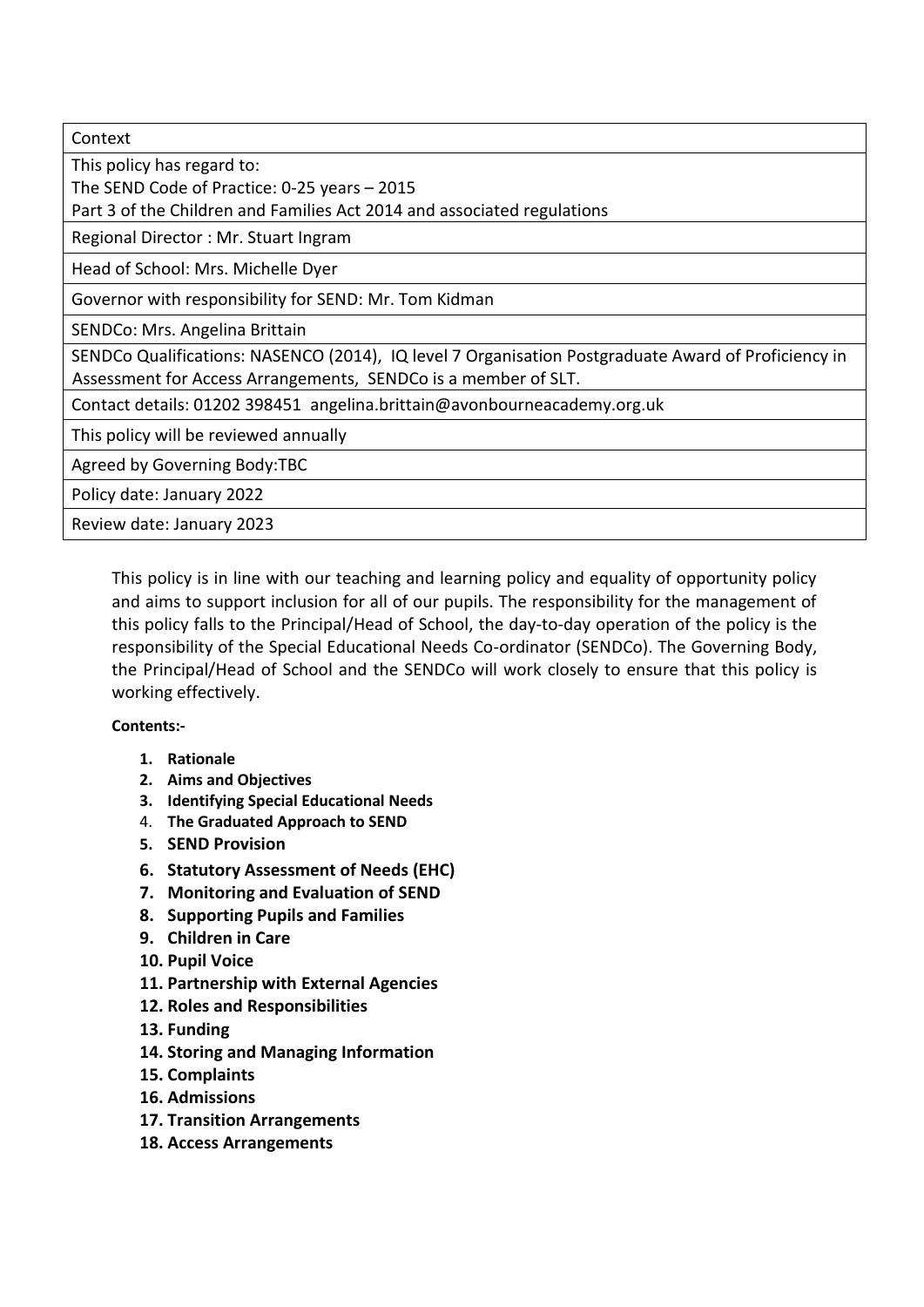## **Rationale**

The United Learning Trust is committed to ensuring that the necessary provision is made for every pupil within their schools' communities. The Trust celebrates the inclusive nature of their schools and strives to meet the needs of all pupils with a special educational need and/or disability.

High quality teaching which is differentiated to meet the needs of the majority of pupils is the first response to supporting pupils with SEND. Some pupils will need something *additional to* and *different from* that which is ordinarily available for the majority of pupils, this is *special educational provision* and the pupils in receipt of this provision are classified as having *SEND Support.* Each school has a duty to use their best endeavours to ensure that provision is made for those who need it.

Avonbourne Boys' and Girls' Academies will ensure that the necessary provision is made for any pupil who has SEND. We will ensure that all staff are able to identify and provide for these pupils to enable them to partake in all activities in the Academies in order to reach their full potential.

This policy aims to support all members of staff in providing a framework of support and advice and is based on the underlying principle that we believe:

#### *Every teacher is responsible and accountable for the progress and development of all pupils in their class even where pupils access support from Learning Coaches or specialist staff.*

Teaching and supporting pupils with SEND is therefore a whole Academy responsibility requiring a whole Academy response. In order to achieve this, we will work in partnership with parents/carers, pupils, local authorities, specialist providers and other external agencies required to meet the individual needs of our pupils.

## **Aims and Objectives**

## **Aim**

To provide an inclusive, stimulating and safe environment which will enhance the learning of all pupils and help them achieve to their full potential, in all areas including their development of knowledge, skills and understanding to equip them for the next phase of their education, employment or training. By doing this we hope to raise the aspirations and expectations of all pupils, especially those with SEND.

## **Objectives**

- To identify and provide for pupils who have special educational needs and regularly assess and review the provision that we offer.
- To use our best endeavours to ensure that a pupil with SEND gets the support they need.
- To have regard to the statutory guidance provided in the SEND Code of Practice (2015).
- To operate a 'whole pupil, whole Academy' approach to the management and provision of support for special educational needs.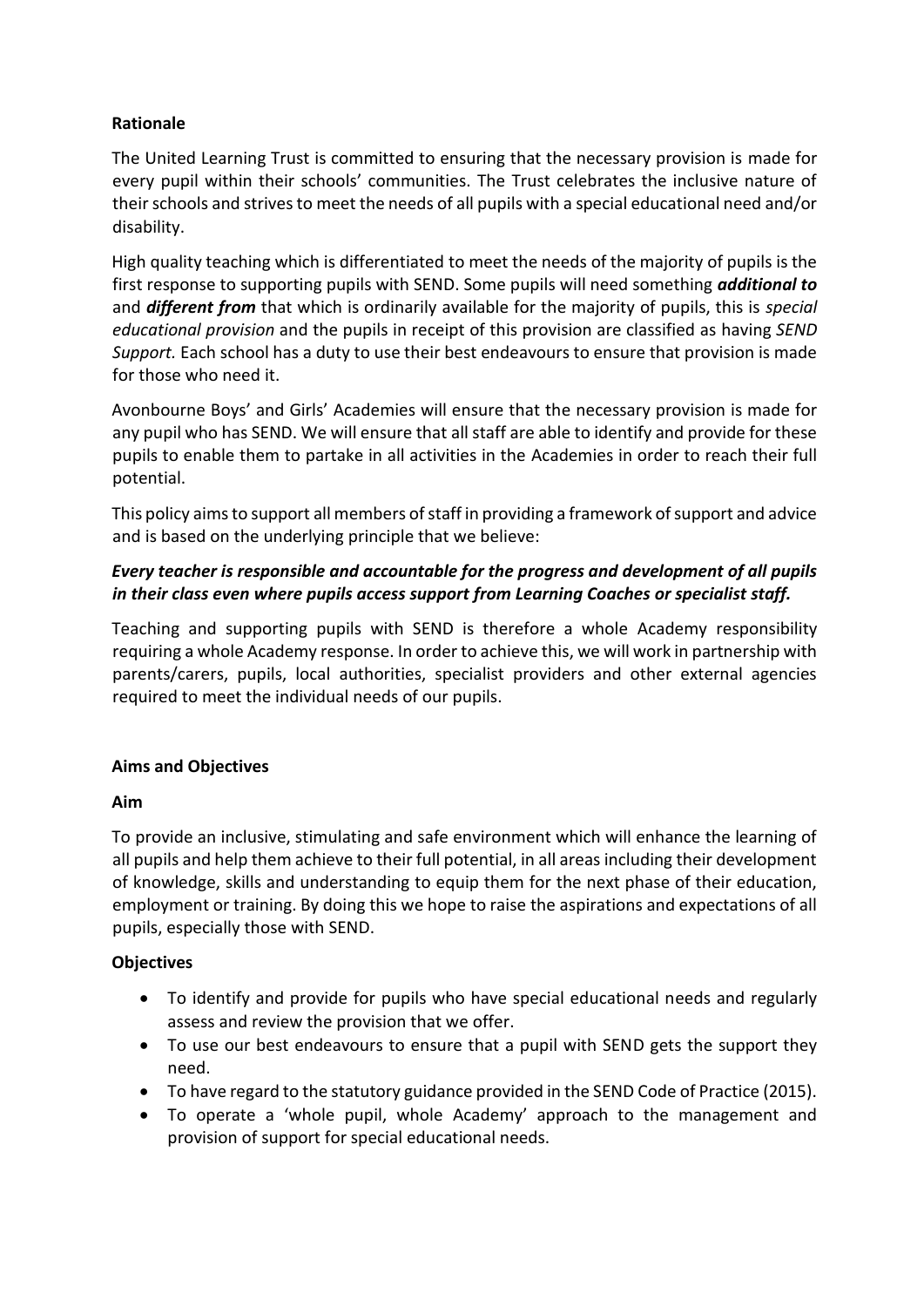- To implement a graduated approach to meeting the needs of pupils identified as SEND Support.
- To appoint a teacher responsible for the coordination of SEND provision (SENDCo) and ensure they have the relevant training and qualification to undertake the role.
- To provide training, support and advice for all staff as often as is appropriate and necessary.
- To ensure that all students with SEND are offered full access to a broad, balanced and appropriate mainstream curriculum, that sets high expectations for every pupil whatever their prior attainment.
- To work in partnership with parents/carers to enable them to make an active, empowered and informed contribution to their child's education.
- To take the views, wishes and feelings of the young person into account, and involve them as fully as possible in decision making about their own education.
- To work collaboratively with external agencies and specialists including those from Social Care and Health.
- To ensure the Equality Act 2010 duties for pupils with disabilities are met.
- Make arrangements to support pupils with medical conditions and to have regard to statutory guidance supporting pupils with medical conditions.
- To have regard to any other guidance issued by the United Learning Trust.

# **Identifying Special Educational Needs**

The SEND Code of Practice (2015) defines SEND as a child or young person who has a learning difficulty or disability which calls for special educational provision to be made for him or her.

A pupil has a learning difficulty or disability if he or she:

- Has a significantly greater difficulty in learning than the majority of others of the same age, or
- Has a disability which prevents or hinders him or her from making use of facilities generally available in a mainstream school.
- It is important to note that a pupil who has a disability may not necessarily have a specific educational need.

The SEND Code of Practice (2015) identifies four key areas of SEND:

- Communication and Interaction
- Cognition and Learning
- Social, Emotional and Mental health difficulties
- Sensory and/or physical

These four broad areas give an overview of the range of needs that are planned for, but we identify the needs of the whole pupil in order to establish what provision is required to meet their primary need, not just by the category in which they are placed. Avonbourne Boys' and Girls' Academies will take into account pupils' needs in all four key areas and make appropriate provision, including where this does not impact on cognition and learning.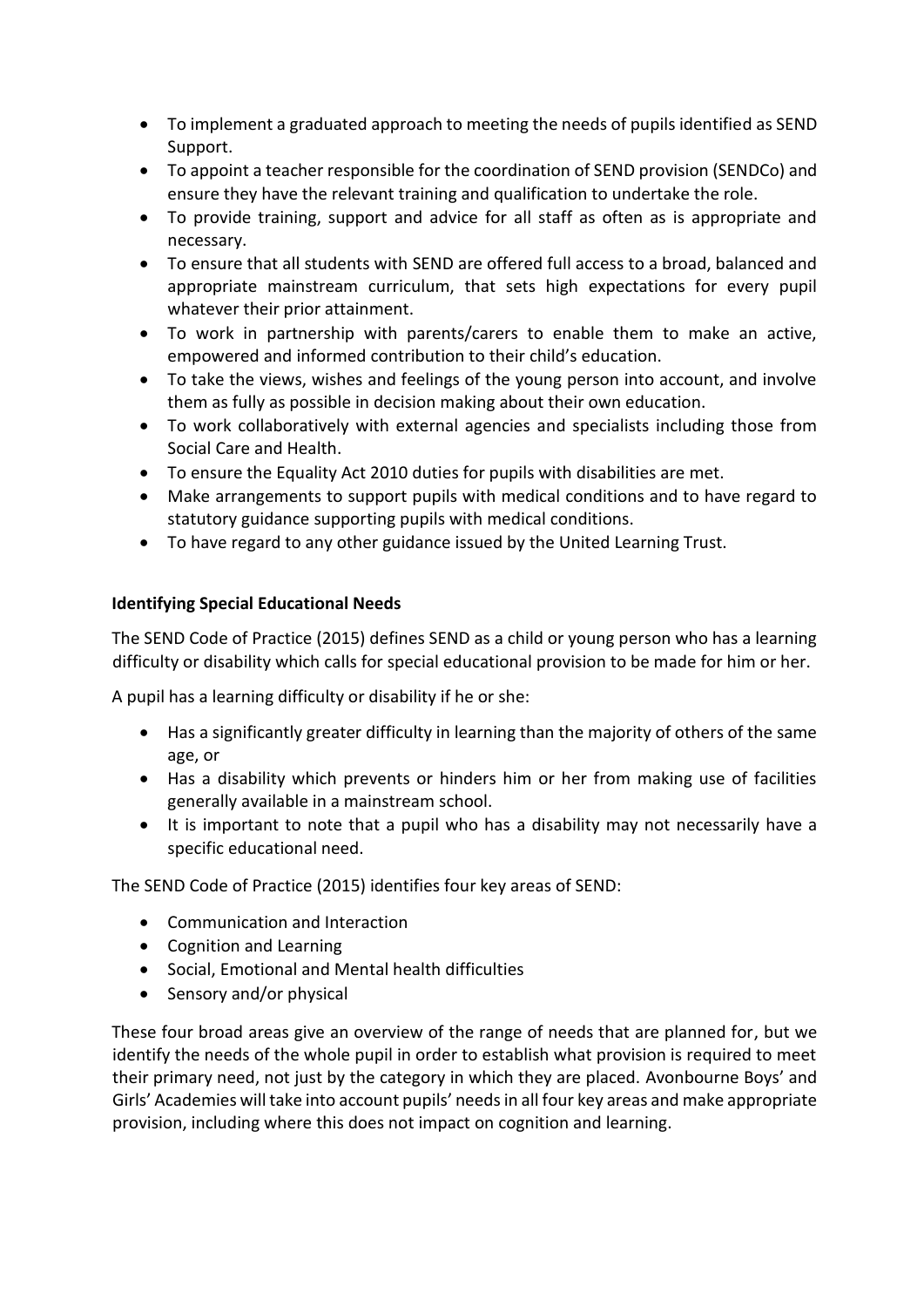Avonbourne Boys' and Girls' Academies will have regard to the SEND Code of Practice 2015 when carrying out its duties towards all pupils with SEND and ensure that parents/carers are informed that SEND provision is being made for their child.

The progress made by all pupils is regularly monitored and reviewed as part of high quality, differentiated teaching. Where concerns are raised about a pupil's progress or if they fall behind their peers, additional support will be provided under the guidance of the class teacher. This information will be shared with parents as and when appropriate, for example at parents' evening.

Where concerns are raised about a pupil's progress, despite support and high quality teaching, the class teacher will seek advice from the SENDCo. They will then assess if a pupil has a significant learning difficulty and agree appropriate support.

Where a pupil is identified as having SEND, the SENDCo and the class teacher will take action to support effective learning by removing any barriers and putting effective special educational provision in place. This SEND support will take the form of a four-part cycle through which earlier decisions and actions are revisited, refined and revised with a growing understanding of the pupil's needs and what supports the pupil in making good progress and securing good outcomes. This is known as the graduated approach – assess, plan, do, review.

The Academy will notify the parents immediately that SEND Support is being offered and share with them the provision that is being put in place. This will be reviewed termly (three times per year).



## **The Graduated Approach to SEND**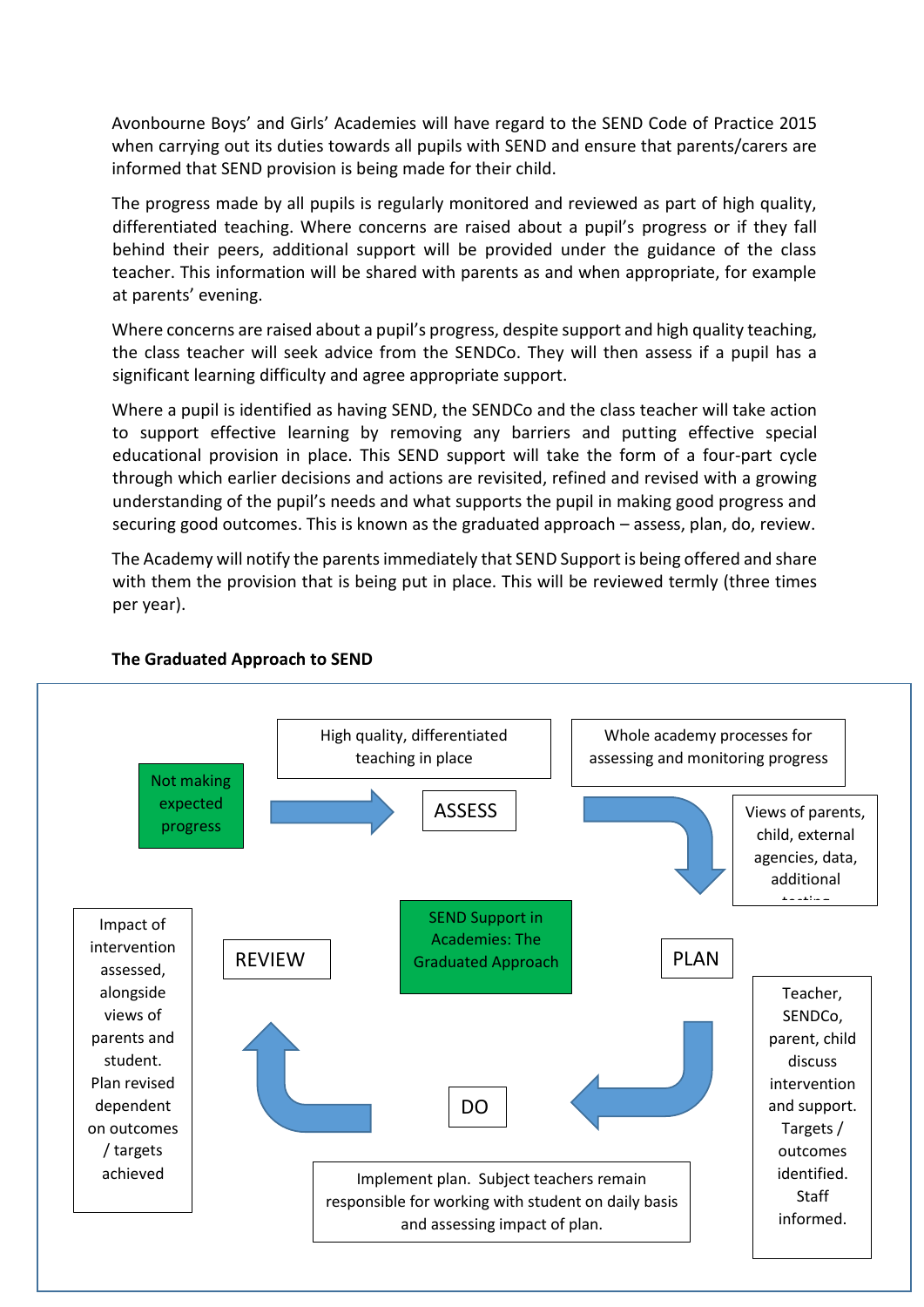**Assess:** In identifying a pupil as needing SEND support the class teacher, working with the SENDCo, should carry out a clear analysis of the pupil's needs. This should draw on:

- the teacher's assessment and experience of the pupil, their previous progress and attainment, as well as information gathered from other areas of the Academy.
- the pupil's development in comparison to their peers and national data should also be considered along with the parent's views and experience, the pupil's views and, if relevant, advice from external support services.

This assessment will be reviewed regularly to ensure support and intervention are matched to need, barriers to learning are identified and overcome so that a clear picture of the interventions put in place and their impact is developed. With some areas of SEND, the most reliable method of developing a more accurate picture of need will be the way in which the pupil responds to an intervention.

**Plan:** Parents/carers, with their child, will meet with the class teacher orthe Key Learning Coach, Deputy SENDCo or SENDCo to decide on the interventions and support to be put in place as well as the expected impact on progress and development. A clear plan will be produced. The date for review will depend on the level of need present but will be a least once per term.

The plan will clearly identify the areas of needs, the desired outcomes, the support and resources provided, including any teaching strategies or approaches that are required and when the review will take place. A copy of the plan will be given to parents/carers and the child if appropriate.

The support and intervention provided will be selected to meet the outcomes identified for the pupil, based on reliable evidence of effectiveness and will be provided by staff with appropriate skills and knowledge.

**Do:** The class teacher remains responsible for working with the pupil on a daily basis and will work closely with any specialist staff involved, to plan and assess the impact of support and interventions and how they can be linked to classroom teaching.

The SENDCo will support the class teacher in the further assessment of the pupil's needs, in problem solving and advising on the effective implementation of support.

**Review:** The review will evaluate the impact and quality of the support and interventions and include the views of the pupil and their parents/carers.

Parents/carers will be given information about the impact of the support and interventions provided, enabling them to be involved with planning the next steps. Where appropriate other agencies may be asked to contribute to this review.

This review will feedback into the analysis of the pupil's needs, then the class teacher, working with the SENDCo, will revise the support in light of the pupil's progress and development, with decisions, where appropriate, made in consultation with the parents/carers and the pupil.

Where there is a sustained period of insufficient or no progress, the Academy may decide to gain involvement and advice from a specialist or external agency. The Academy will consult with parents/carers before involving a specialist or external agency.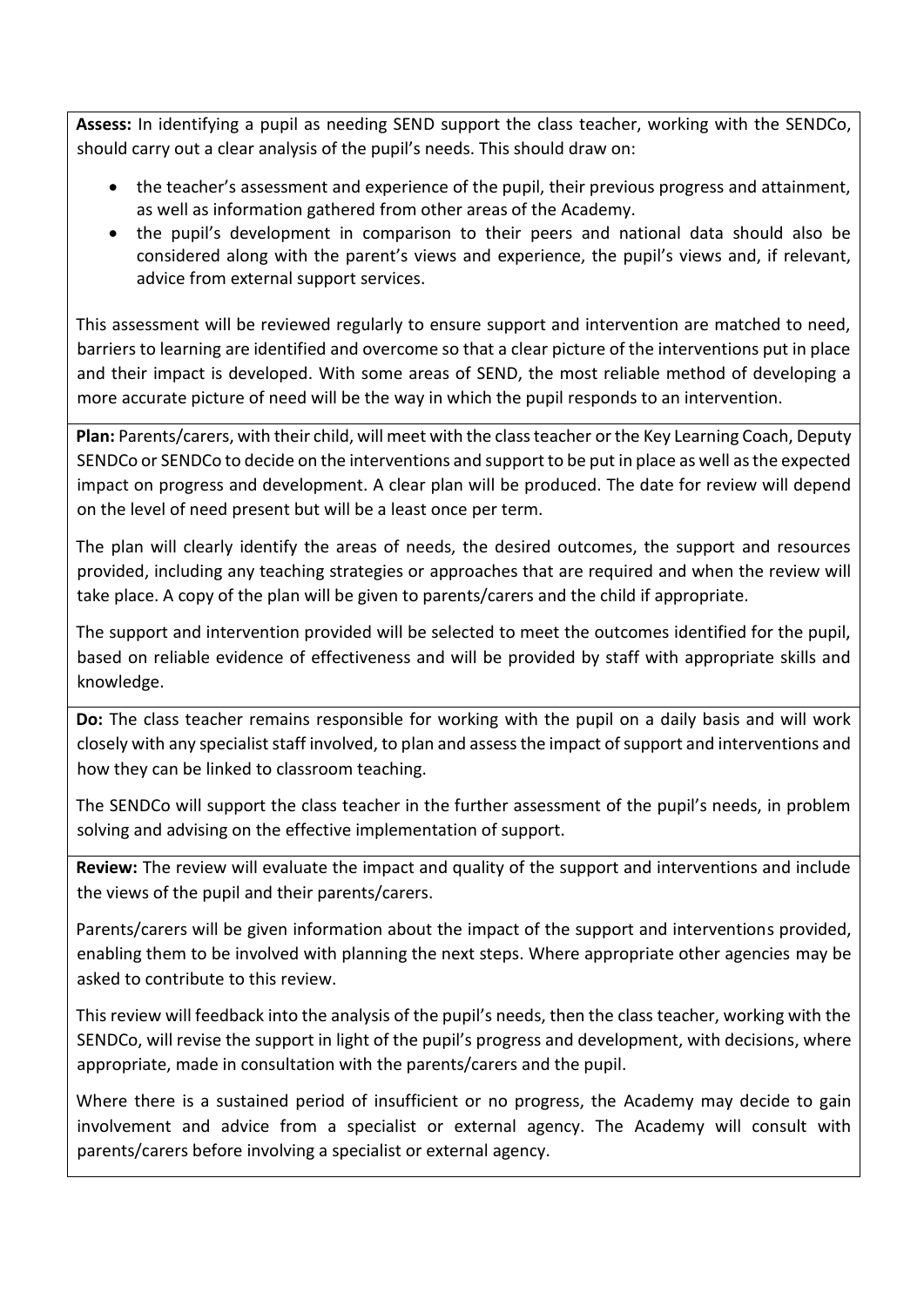When a pupil has made sufficient progress in their area of need that they no longer require any provision that is different from or additional to that which is normally available as part of high quality and differentiated teaching they will no longer be seen as requiring SEND Support. At this point, through discussion and agreement with parents/carers the pupil will be removed from the Academy's SEND register.

#### **SEND Provision**

The provision offered to pupils requiring SEND Support will differ from pupil to pupil. They may include:

| Type of need and examples                                                                                                                                                                                                | Examples of support available                                                                                                                                                                                                                                                                                       |
|--------------------------------------------------------------------------------------------------------------------------------------------------------------------------------------------------------------------------|---------------------------------------------------------------------------------------------------------------------------------------------------------------------------------------------------------------------------------------------------------------------------------------------------------------------|
| <b>Cognition and learning</b><br>This is when a student may have<br>difficulties with literacy or numeracy.<br>They may have a specific learning<br>difficulty such as dyslexia or dyscalculia.                          | Scaffolded support in the classroom<br>Literacy and numeracy support from a learning<br>coach<br>Small group dyslexia or dyscalculia support from a<br>learning coach<br>Use of appropriate computer support packages or<br>learning aids                                                                           |
| Communication and Interaction<br>This is when a student may have difficulty<br>communicating with others. They may<br>struggle with expressive or receptive<br>language, or may have ASD (Autistic<br>Spectrum Disorder) | Speech and Language Therapy from an NHS<br>therapist<br>Speech and language support from the speech and<br>language learning coach<br>Social communication and language support from a<br>learning coach<br>Pastoral support<br><b>Nurture Group Support</b>                                                        |
| Social, Emotional and Mental Health<br><b>Difficulties</b><br>This includes a range of difficulties, which<br>may be evident by anxious or emotional<br>behaviour.                                                       | Pastoral support, which may include referrals to<br>external agencies<br>ELSA support from a learning coach<br><b>Nurture Group</b><br>Small group or individual support<br><b>Support from our Education Social Worker</b><br>Buddies / peer support<br>Referral to the Well-being Hub<br><b>Referral to CAMHS</b> |
| <b>Sensory or Physical Needs</b><br>This may be when a student has a<br>disability which hinders them from<br>accessing the facilities provided. This may<br>include a visual, hearing or physical<br>impairment.        | Support from a learning coach<br>Support from the Vision or Hearing Support Service<br><b>Adapted resources</b><br>Support from External Agencies, e.g.<br>Physiotherapists, Occupational Therapists                                                                                                                |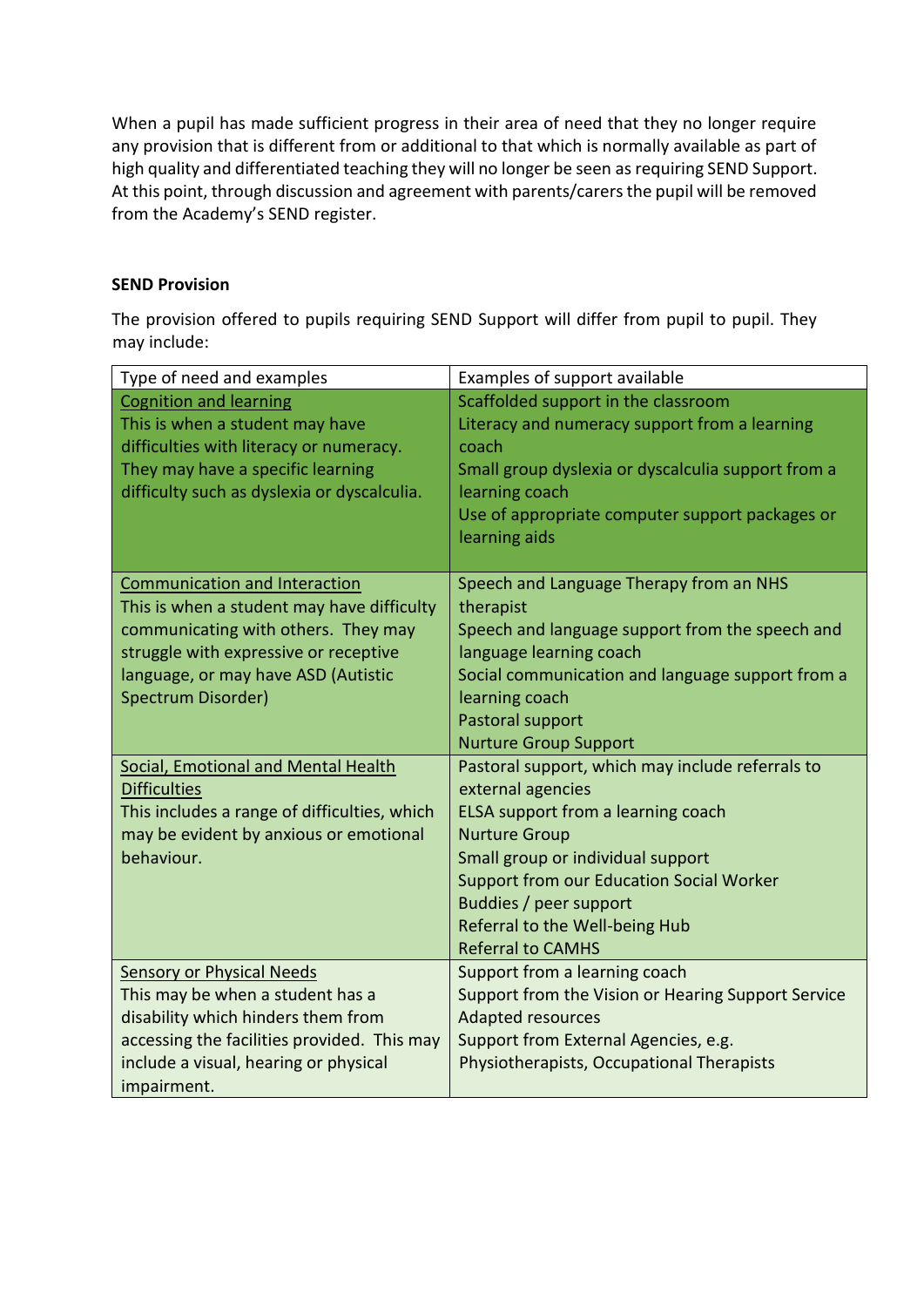## **Statutory Assessment of Needs (EHC)**

A small number of pupils whose needs are complex and long term, may require a greater level of support than the Academy can provide from its own resources. For these pupils, all the evidence from the graduated approach process will be gathered and a request made to the local authority to conduct an Education, Health and Care Needs Assessment. This may result in an Education, Health and Care Plan being provided. Avonbourne Boys' and Girls' Academies will follow their local authority's guidance for this process and involve parents/carers and the child from the beginning.

## **Monitoring and Evaluation of SEND**

Regular monitoring of the quality of provision for all pupils, including those with SEND, follows the Academies' usual assessment processes. In addition, the cycle of Assess, Plan, Do and Review ensures that pupils with SEND have their individual provision reviewed regularly, at least termly. Additional training, advice and support will be provided to teaching staff where necessary, in order to facilitate pupil progress and to meet pupils' needs.

## **Supporting Pupils and Families**

We value and accept the positive role and contribution parents/carers can make. We make every effort to work in full co-operation with them, recognising and respecting their roles and responsibilities. Parents/carers are encouraged to work with the Academy and other professionals to ensure that their child's needs are identified properly and met as early as possible.

In order that they play an active part in their child's development, the Academy endeavours to provide parents/carers with the relevant information so they can reinforce learning in the home.

At Avonbourne Boys' and Girls' Academies we endeavour to support parents/carers so that they are able to:

- Feel fully supported and taken seriously should they raise a concern about their child.
- Recognise and fulfil their responsibilities and play an active and valued role in their child's education.
- Understand procedures and documentation.
- Make their views known about how their child is educated.
- Have access to information, advice and support during assessment and any related decision-making process about special educational provision.
- Parents/carers of a child with SEND support will have the opportunity to meet with the Key Learning Coach at least 3 times a year. The SENDCo is happy to meet with parents/carers with prior arrangement.

More information about the support offered to parents/carers from our local authority can be found within their Local Offer.

<https://www.bcpfamilyinformationdirectory.com/kb5/poole/fis/localoffer.page>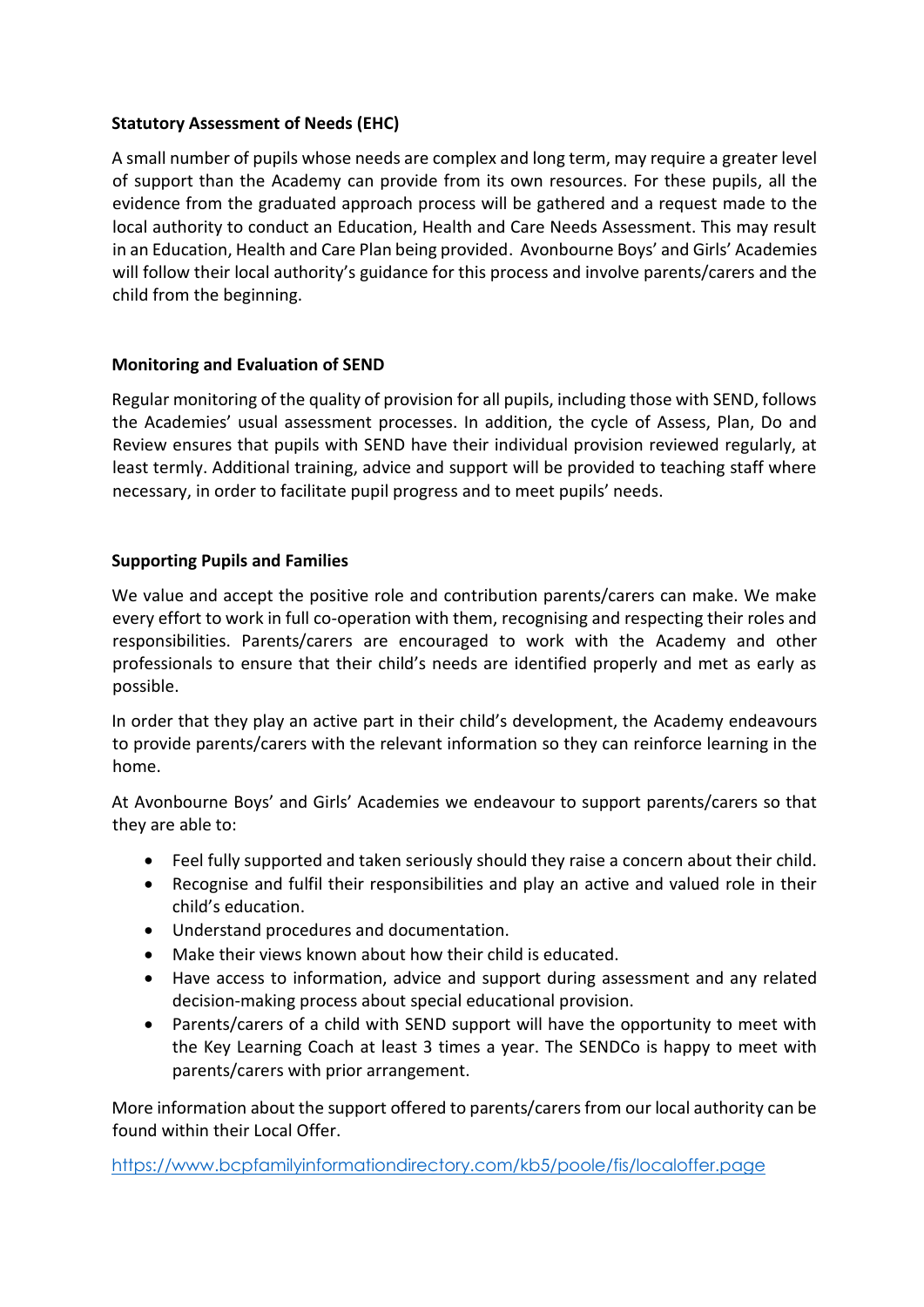#### **Children in Care**

When a child is in care, the carers are accorded the same rights and responsibilities as parents. The Academies have both an appointed member of staff and a governor for Looked after Children.

Miss England is our Designated LAC teacher.

#### **Pupil Voice**

We hold the views of pupils highly and recognise the importance of gaining genuine pupil views in promoting the best pupil outcomes. Pupils are able to share their views in a number of different ways (appropriate to age and ability).

These views are welcome at any time but are specifically sought as part of their annual review.

#### **Partnership with External Agencies**

The academies are supported by a wide range of different agencies and teams. The Academies' SEND Information report details which agencies the Academies work with.

This report can be found on the Academies' website and is up-dated annually.

#### **Roles and Responsibilities**

Provision for pupils with special educational needs is a matter for the Academies as a whole. In addition to the Governing Body, Principal/Head of School and SENDCo, all members of staff have important responsibilities.

#### **Governing Body:**

The Governing Body endeavours to follow the guidelines as laid down in the SEND Code of Practice (2015) to:

- Use their best endeavours to make sure that a pupil with SEND gets the support they need – this means doing everything they can to meet children and young people's Special Educational Needs.
- Ensure that children and young people with SEND engage in the activities of the academies alongside pupils who do not have SEND.
- Designate a teacher to be responsible for co-ordinating SEND provision the SEND coordinator, or SENDCo.
- Inform parents/carers when they are making special educational provision for a child.
- Prepare a SEND information report and their arrangements for the admission of disabled children, the steps being taken to prevent disabled children from being treated less favourably than others, the facilities provided to enable access to the academies for disabled children and their accessibility plan showing how they plan to improve access progressively over time.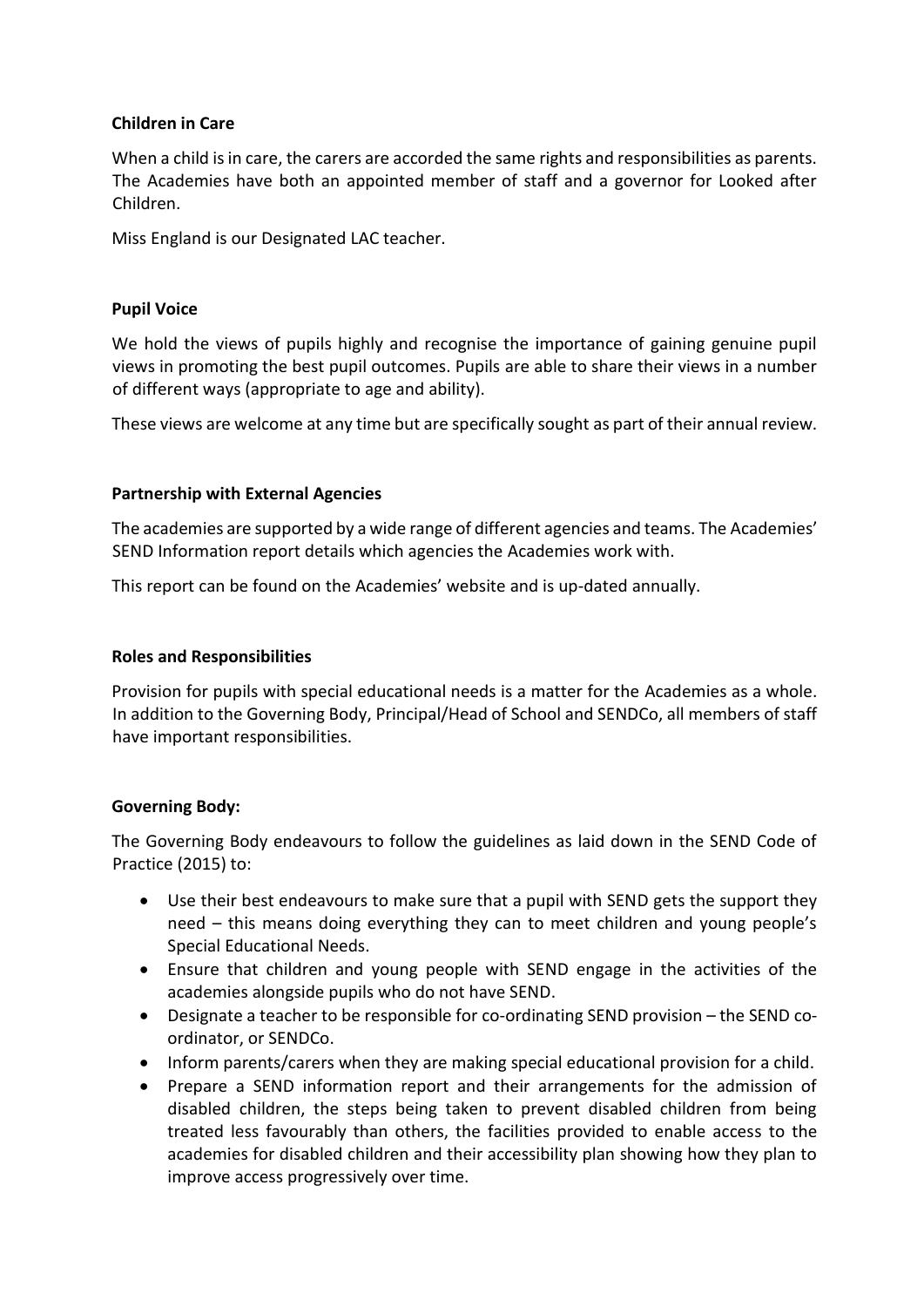#### **The Principal/Head of School**

The Principal/Head of School has responsibility for the day-to-day management of all aspects of the Academies work, including provision for pupils with special educational needs. The Principal/Head of School will keep the Governing Body fully informed on Special Educational Needs and Disabilities issues. The Principal/Head of School will work closely with the SENDCo and the Governor with responsibility for SEND.

In collaboration with the Principal/Head of School and Governing Body, the SENDCo determines the strategic development of the SEND policy and provision with the ultimate aim of raising the achievement of pupils with SEND.

#### **The SENDCo**

The SENDCo takes day-to-day responsibility for the operation of the SEND policy and coordinates the provision for individual pupils, working closely with staff, parents/carers and external agencies. The SENDCo provides relevant professional guidance to colleagues with the aim of securing high-quality teaching for pupils with special educational needs.

Through analysis and assessment of pupils' needs, and by monitoring the quality of teaching and standards of pupils' achievements and target setting, the SENDCo develops effective ways of overcoming barriers to learning and sustaining effective teaching.

The SENDCo liaises and collaborates with class teachers so that learning for all children is given equal priority.

The principle responsibilities for the SENDCo include:

- Overseeing the day-to-day operation of the SEND policy.
- Co-ordinating provision for pupils with SEND and reporting on progress.
- Advising on the graduated approach to providing SEND support Assess, Plan, Do, Review.
- Advising on the deployment of the Academies' delegated budget and other resources to meet pupils' needs effectively.
- Monitoring relevant SEND CPD for all staff.
- Managing the Learning Support team.
- Overseeing the records of all pupils with special educational needs and ensuring they are up to date.
- Liaising with parents/carers of children with special educational needs.
- Being a point of contact with external agencies, especially the local authority and its support services.
- Liaising with early years providers, other schools, educational psychologists, health and social care professionals and independent or voluntary bodies.
- Liaising with potential next providers of education to ensure a pupil and their parents/carers are informed about options and a smooth transition is planned.
- Monitoring the impact of interventions provided for pupils with SEND.
- To lead on the development of high-quality SEND provision as an integral part of the Academies' improvement plan.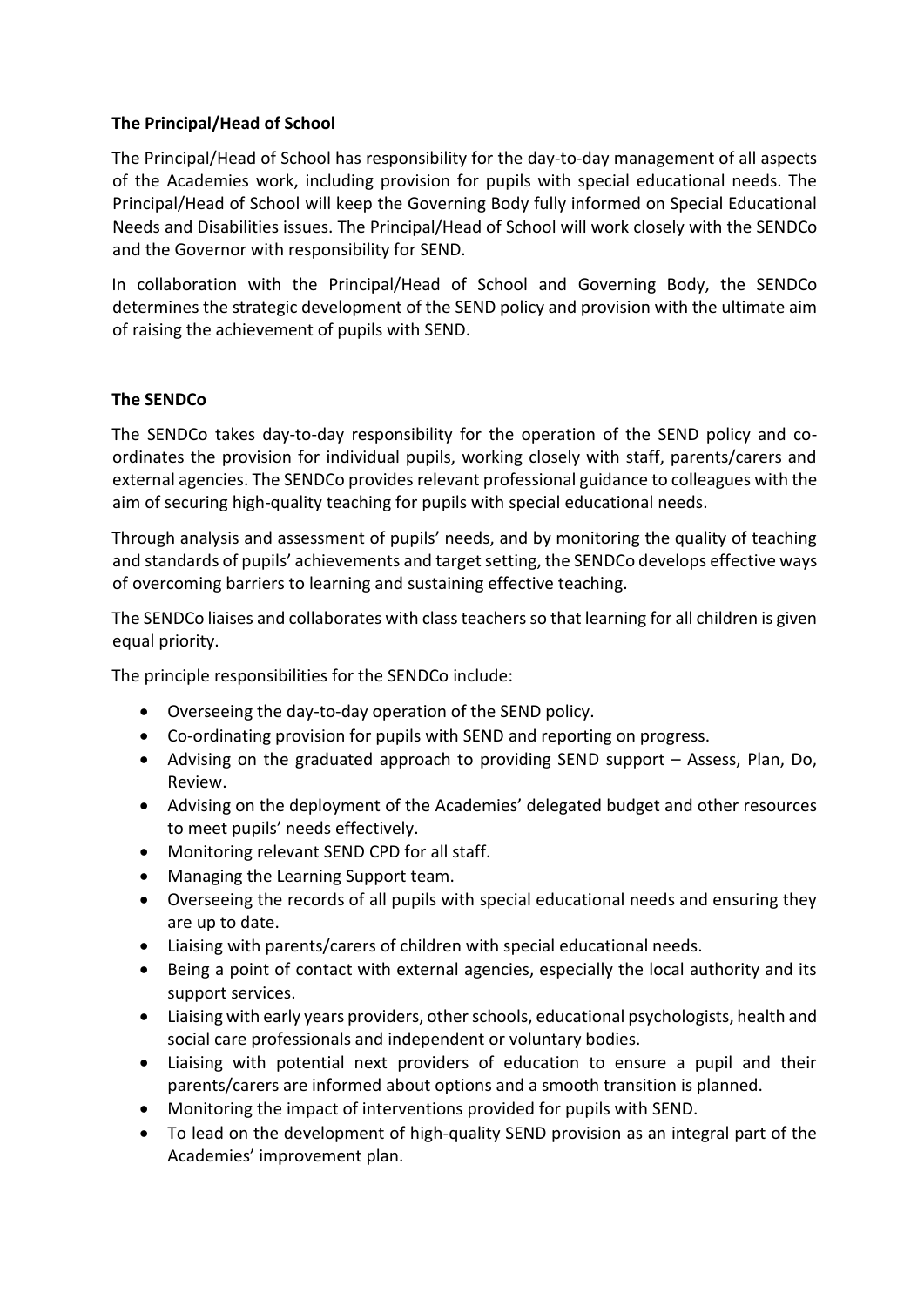• Working with the Principal/Head of School and the Academies' Governors to ensure that the Academies meets its responsibilities under the Equality Act (2010) with regard to reasonable adjustments and access arrangements.

## **All Teaching and Non-Teaching Staff**

- All staff are aware of the Academies' SEND policy and the procedures for identifying, assessing and making provision for pupils with special educational needs.
- Class teachers are fully involved in providing high quality teaching, differentiated for individual pupils. This includes reviewing and, where necessary, improving their understanding of strategies to identify and support vulnerable pupils and their knowledge of the SEND most frequently encountered.
- Class teachers are responsible for the progress and development of all pupils including those with SEND.
- Class teachers are responsible for setting suitable learning challenges and facilitating effective special educational provision in response to pupils' diverse needs in order to remove potential barriers to learning. This process should include working with the SENDCo to carry out a clear analysis of pupil needs, drawing on the teacher's assessment and experience of the pupil as well as previous progress and attainment.
- Class teachers will ensure that any pupil on SEND Support is provided with the required support as outlined in the graduated approach plan and clearly identifies this provision on their class lesson plans for every lesson.
- Learning Coaches will liaise with the class teacher and SENDCo on planning, pupil response and on progress in order to contribute effectively to the graduated response.

## **Training and Development**

Training needs are identified in response to the needs of all pupils. We have a number of staff with specific training:-

SENDCo – Angelina Brittain – NASEN Award, IQ Level 7 Organisation Postgraduate Award of Proficiency in Assessment for Access Arrangements.

Social, Emotional and Mental Health Learning Coach – Mrs Kelly Ramdharry

ELSA and Nurture Learning Coach – Mrs Sally Jones

Literacy Learning Coach – Mrs Amanda Glazer

Numeracy Learning Coach – Mr David Hutchinson / Ms Lara Deane

Speech and Language Learning Coach – Ms Diane King

Autistic Spectrum Disorder Learning Coach – Mrs Sarah Reed

ADHD and Behaviour Learning Coach – Ms Laura Davies

Physical and Medical Learning Coach – Mrs Rosinda Vieira-Dawes

Dyslexia and Dyscalculia Learning Coach – Miss Lorraine Roberts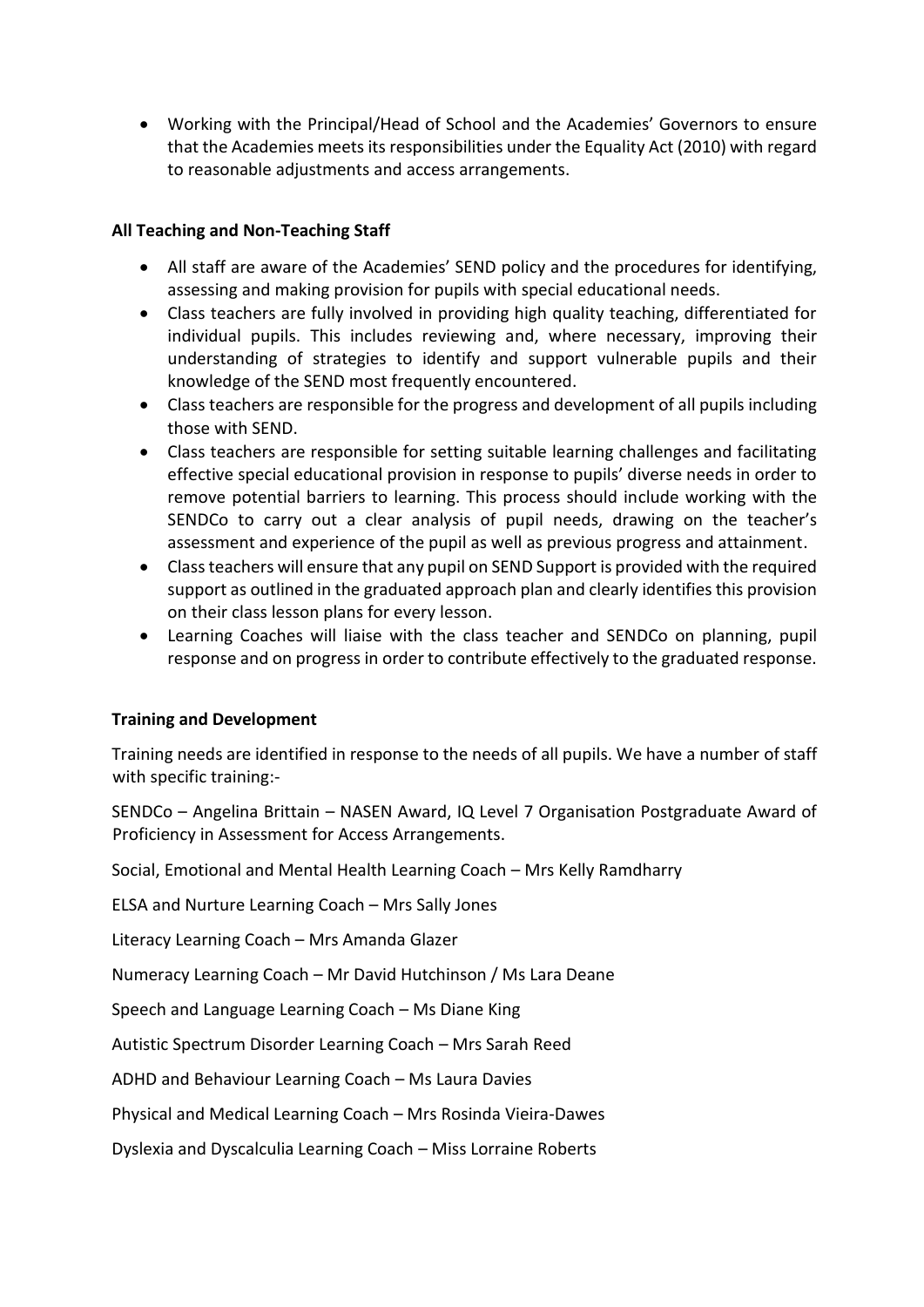Memory and Processing Learning Coach – Mrs Caroline Oliver Hearing, Vision and Sensory Needs Learning Coach – Mrs Emylie Jennings EAL Learning Coach – Mrs Anna Mahy

## **Funding**

Funding to support the majority of SEND pupils in mainstream schools and academies is delegated to the Academies' budget. It is the expectation that schools and academies provide support to their pupils with SEND from their SEND budget. Where the Academy is not able to meet the needs of a pupil from its budget we will seek 'top-up' funding from the local authority. Where a pupil is in receipt of additional funding allocated via an EHC plan the Academy will use its best endeavours to ensure it is spent effectively to meet the needs of the pupil and to deliver the outcomes as set out in the EHC plan.

#### **Storing and Managing Information**

Pupil records and SEND information may be shared with staff working closely with SEND pupils to enable them to better meet the individual pupil's needs. Pupil SEND files are securely stored and all electronic information is stored on the Academies' system in compliance with our Privacy Notice.

#### **Complaints**

In the first instance, parent complaints about the provision or organisation of SEND are dealt with through the procedures outlined in the Academy's Complaints Policy.

If there continues to be disagreement with regard to SEND provision, the Local Authority should make arrangements that include the appointment of independent persons with a view to avoiding or resolving disagreements between the parents/carers and the Academies. This includes access to mediation before tribunal. Parents/carers have a right to appeal to a SEND tribunal at any stage.

#### **Admissions**

No pupil will be refused admission to the Academies on the basis of his or her special educational need. In line with the Equality Act 2010 we will not discriminate against disabled children in respect of admissions for a reason related to their disability. We will use our best endeavours to provide effective educational provision. Where a consultation is made to admit a student with an EHC plan, a detailed evaluation will take place, looking at the individual student's needs and a decision made regarding whether the Academy feels it will be able to meet the needs as outlined on the EHC Plan.